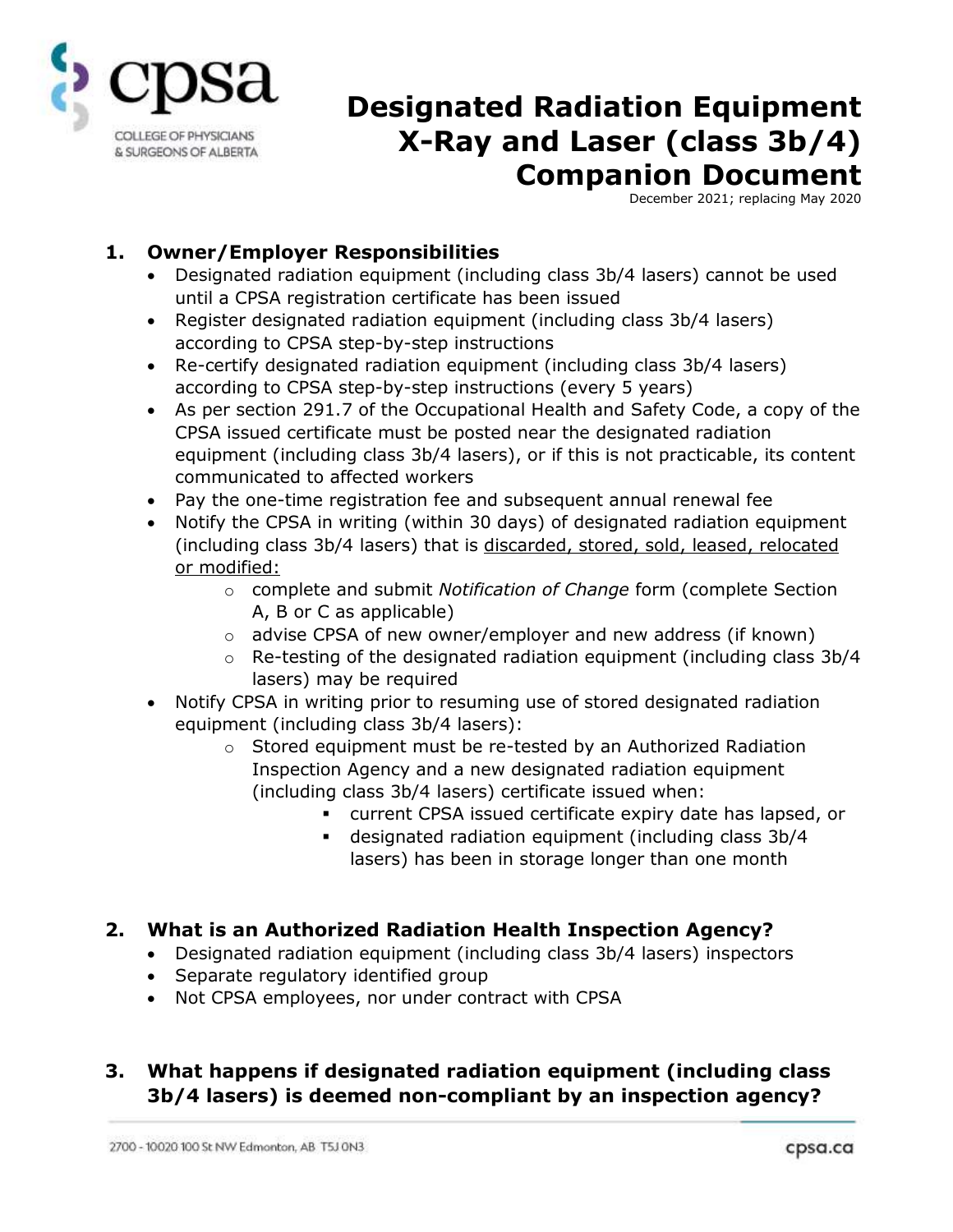

- Non-compliant report is submitted to CPSA
- CPSA sends a follow-up letter to owner/employer indicating certification process will not continue and equipment must not be used until:
	- $\circ$  Non-compliance issues are resolved and inspection agency may need to re-test
	- o Complaint report submitted to CPSA, and
	- $\circ$  CPSA issues a designated radiation equipment (including class 3b/4 lasers) certificate
- It is the sole responsibility of the owner/employer to work with the inspection agency to achieve compliance
- **4. Can owner/employer submit CPSA designated radiation equipment (including class 3b/4 lasers) application directly to an Authorized Radiation Inspection Agency:**
	- $\bullet$  No
- **5. When is designated radiation equipment (including class 3b/4 lasers) compliance verification testing required?**
	- New designated radiation equipment (including class 3b/4 lasers) is purchased
	- Existing designated radiation equipment (including class 3b/4 lasers) are at the end of their certificate expiry date
		- o *Only compliant compliance reports performed 6 months or less from the certificate expiry date will be accepted*
	- Existing designated radiation equipment (including class 3b/4 lasers) or facility structure (as it pertains to the equipment location) is modified
	- Existing designated radiation equipment (including class 3b/4 lasers) is relocated within the same facility
	- Existing designated radiation equipment (including class 3b/4 lasers) is transferred to another geographically distant facility
- **6. Why can't equipment be operated without a current CPSA Certificate of Registration?**
	- Operation of designated radiation equipment (including class 3b/4 laser)without a current CPSA *Certificate of Registration* is in direct contravention of section 291.7 of the OHS Code
	- A CPSA *Certificate of Registration* is not transferrable to new owner / employer and a new facility address
	- CPSA can grant a *one-time only 60 day extension* from the certificate expiry date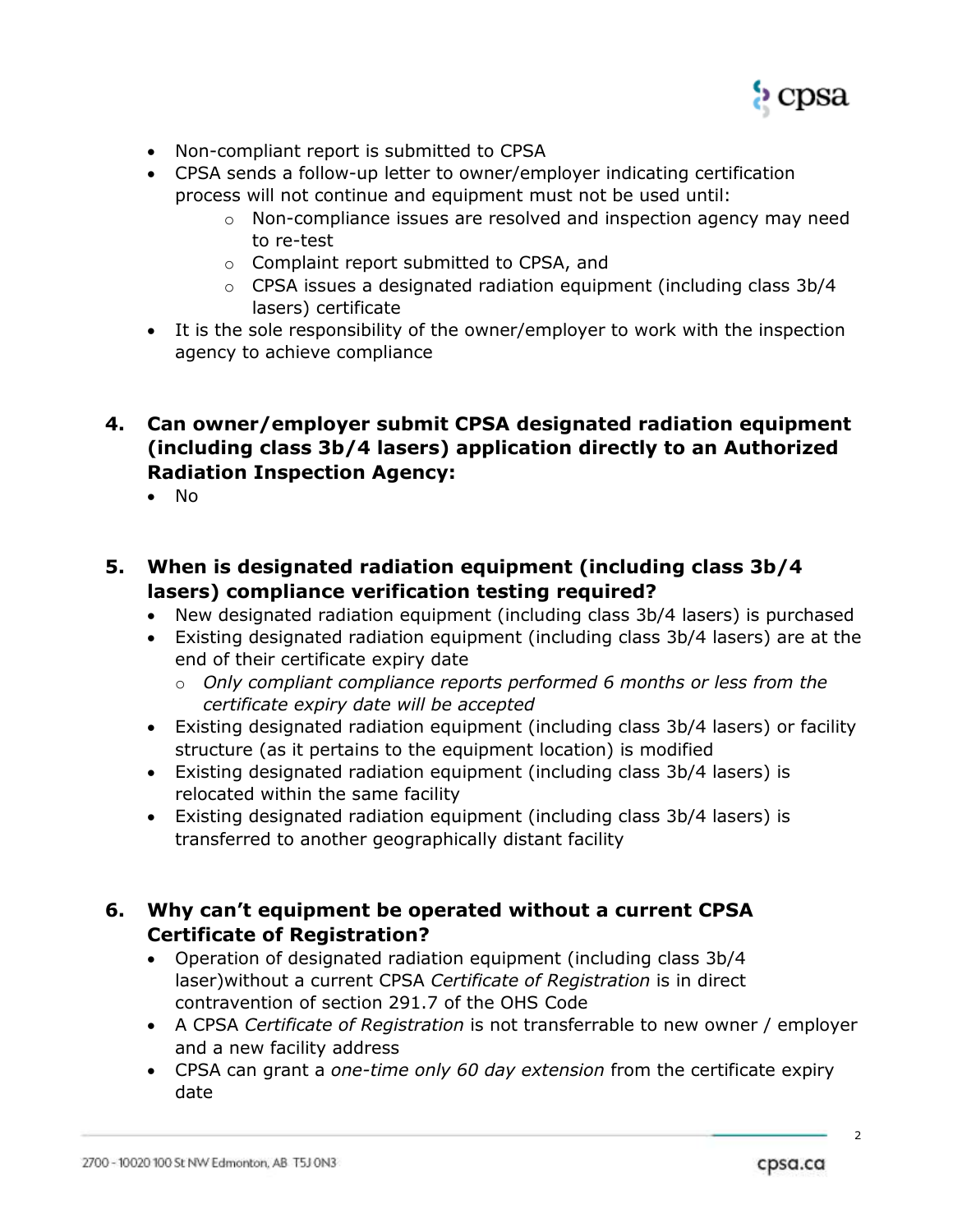

- **7. Does temporary and/or loaner designated radiation equipment (including class 3b/4 lasers) require inspection and CPSA registration?**
	- Yes; restrictions will be placed on the CPSA *Certificate of Registration* at time of issue
- **8. If a class 3b/4 laser is owned by an employer but used by a CPSA registered physician, is it registered with the CPSA?**
	- Yes
- **9. If a class 3b/4 laser is owned and use by a CPSA registered physician, is it registered with the CPSA?**
	- Yes
- **10. If a class 3b/4 laser is owned and use by a CPSA registered physician, is it registered with the CPSA?**
	- Yes
- **11. How do I determine if a laser is a class 3b/4?**
	- Manufacturer labels on equipment and/or owner's manual
- **12. Do class 3b/4 lasers need to be recognized by Health Canada Approved Medical Devices?**
	- Yes
- **13. Can class 3b/4 lasers (only) be re-registered using the paperbased verification form?**
	- Yes, please contact the CPSA to confirm eligibility
- **14. What is the difference between a mobile and portable laser?**
	- There is no difference